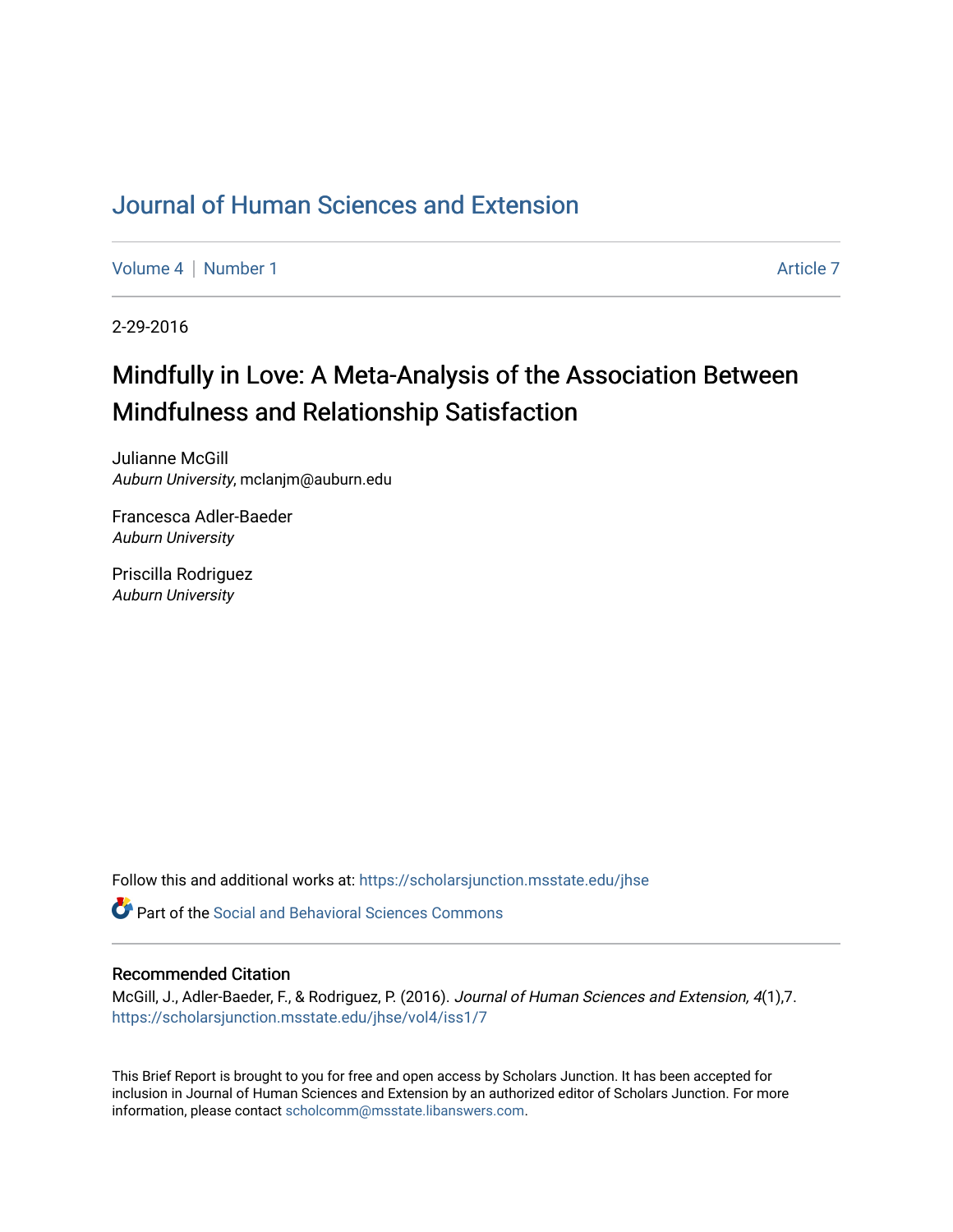## **Mindfully in Love: A Meta-Analysis of the Association Between Mindfulness and Relationship Satisfaction**

**Julianne McGill Francesca Adler-Baeder Priscilla Rodriguez**  *Auburn University* 

*Mindfulness is an individual practice, where one has a heightened awareness of the present moment. An extensive research literature finds links between trait mindfulness and individual-level physical and mental health benefits. A limited but growing amount of research focuses on the association between mindfulness and romantic relationship satisfaction. Though there have been comprehensive reviews, no study has statistically tested the magnitude of the association between mindfulness and relationship satisfaction. Better understanding the value of this practice for relationships can serve to inform community educators and practitioners focused on promoting healthy family relationships. This study used a meta-analytic technique focused on 12 effect sizes from 10 different studies, and found that the relationship between mindfulness and relationship satisfaction was statistically significant with an overall effect size of .27. This finding suggests that higher levels of mindfulness are associated with higher levels of relationship satisfaction; therefore, educators can reasonably consider level of mindfulness as an education target.* 

*Keywords:* mindfulness, relationship satisfaction, meta-analysis, relationship education

## **Introduction**

Mindfulness is an open attention to and awareness of the present moment. This attentiveness is felt internally and externally by using meditative techniques such as bringing awareness to the breath, practicing yoga, and engaging in focused activities, such as mindful eating or walking (Barnes, Brown, Krusemark, Campbell, & Rogge, 2007). The practice is based in Eastern religious philosophy, but programs have been developed that glean the skills of the practice and teach them in an educational setting. Mindfulness is based on the principles of nonstriving, attention, beginner's mind, and nonjudgement. To be nonstriving means to have no agenda or purpose behind the choice to be mindful; rather mindfulness is about accepting and paying attention to experiences moment to moment. Having a beginner's mind is a key aspect of mindfulness, as well. Having an open and fresh attitude to your experiences while taking an

Direct correspondence to Julianne McGill at mclanjm@auburn.edu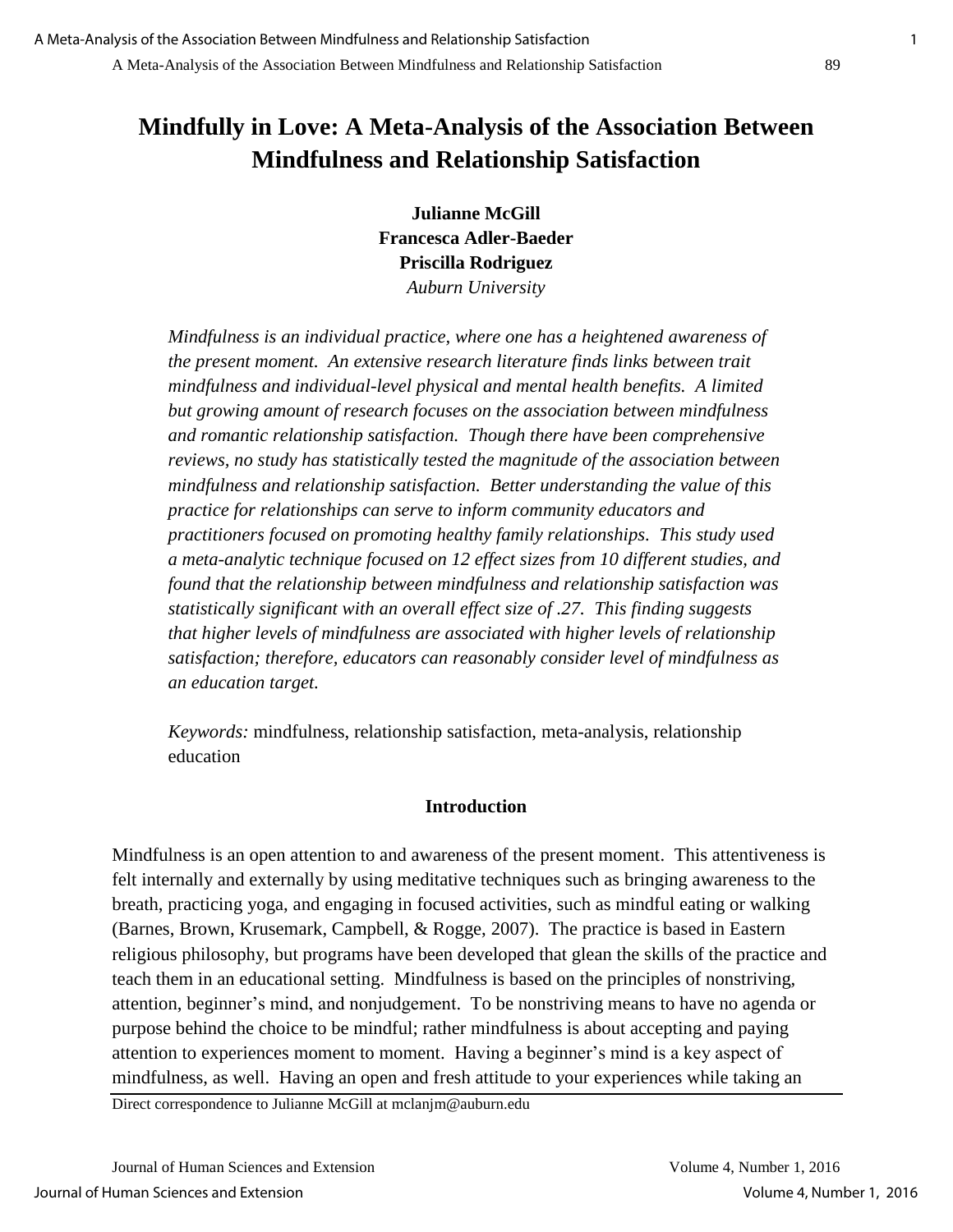impartial stance toward those experiences allows one to fully appreciate and understand the moment. The key to mindfulness is being open to each experience with thoughtfulness in order to notice feelings in a patient way. Being mindful also includes being nonjudgmental and gentle towards your experience and allowing yourself to let the experience exist exactly as it is without trying to force it to be different (Brantley & Millstine, 2008).

The most common training program is Mindfulness-Based Stress Reduction (MBSR) which was developed by John Kabat-Zinn in 1979. The MBSR program is typically eight weeks and focuses on different forms of mindful meditation practices. MBSR is used to develop an understanding of thoughts and feelings in the present moment in order to act skillfully, and not reactively, in all situations (Kabat-Zinn, 1990). Mindfulness practice typically involves setting aside a short period of time in one's day (anywhere between 5 minutes and an hour) to allow care for oneself in the moment, while recognizing and nurturing a healthy relationship with oneself and those around one.

There has been a major influx of interest in research on the use of mindfulness, with the majority of studies focused on physical and mental health benefits for the individual. There were 21 studies related to mindfulness published in 2000, but in 2013, there were 549 published articles related to mindfulness (Black, 2014). This surge coincides with increased funding by the National Science Foundation and the National Institute of Health to study the effect of mindfulness on health outcomes due to early indicators of health benefits (Hebert et al., 2001; Kabat-Zinn, Lipworth, Burney, & Sellers, 1987; Rosenzweig, Reibel, Greeson, Brainard, & Hojat, 2003). A meta-analysis conducted by Grossman, Niemann, Schmidt, and Walach (2004) of 20 studies indicated improvements in mental health (e.g., anxiety, depression, binge eating disorder), with effect sizes (Cohen's *d*) ranging from .50-.54 for observational and controlled studies. There were also improvements for physical health (e.g., chronic pain, fibromyalgia, cancer), with effect sizes ranging from .42-.53 for observational and controlled studies (Grossman et al., 2004).

Though there are robust findings of mindfulness' effect on mental and physical health outcomes, there is a limited but growing number of research studies focused on relational outcomes. Mindfulness is an individual practice, but the essence of mindfulness is relational because it promotes unity, connection, and closeness within relationships (Kabat-Zinn, 1990). Several mindfulness practices are "other-oriented" with a focus on gratitude or well-wishing for others, normally referred to as a "loving kindness" practice. Research has found that mindfulness increases empathy in healthcare practitioners (Shapiro, Schwartz, & Bonner, 1998) and promotes acceptance and less avoidant behaviors in romantic relationships (Kabat-Zinn, 1990; Wachs & Cordova, 2007). Some research has also suggested that practicing mindfulness has positively influenced social connectedness (Deci & Ryan, 1991), social skills, and perspective taking (Schutte et al., 2001) and has inhibited negative reactivity during conflict (Baer, 2003). More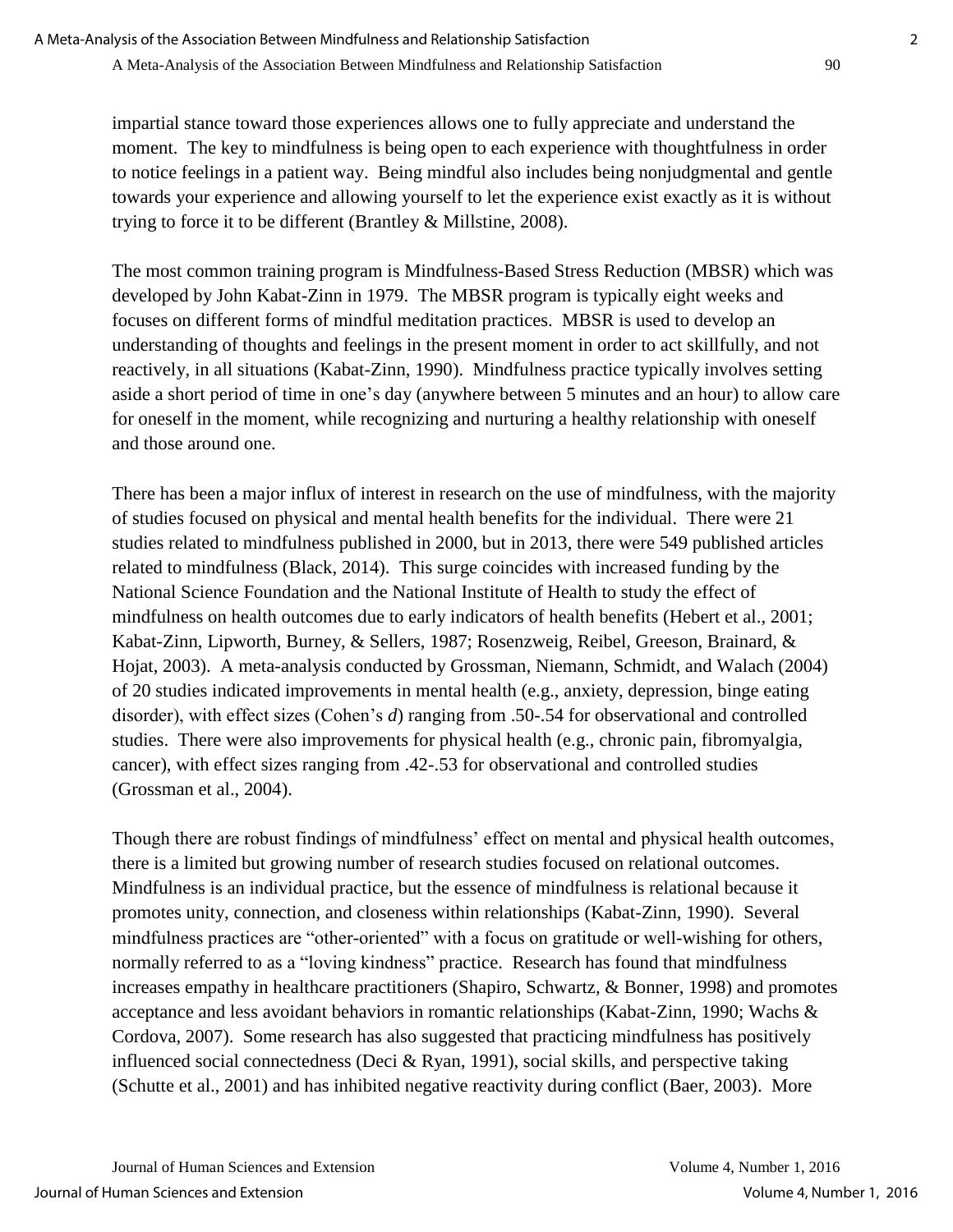recently, researchers link the level of mindfulness and marital satisfaction and relationship quality (Barnes et al., 2007; Burpee & Langer, 2005; Wachs & Cordova, 2007).

Most recently, Kozlowski (2013) consolidated the work conducted on the association between mindfulness level and relationship satisfaction in a literature review and pointed out a trend towards a positive link between mindfulness and relational outcomes. Still, a systematic and analytical synthesis is needed to statistically validate the association between these two concepts. Therefore, a meta-analysis, a statistical method of rendering results of comparable studies and empirically quantifying an overall finding from the aggregate, was utilized in the current study. This is different than a literature review which typically involves a more descriptive, tallying approach (i.e., the number of studies reporting a positive association, the number of studies reporting no association). A literature review may also include unintentional author's bias in the description of findings. A meta-analysis statistically aggregates results in order to achieve statistical power from multiple studies instead of just one study.

In sum, research suggests the connection between healthy relational behaviors and increased mindfulness, as well as between healthy relationship skills and relationship quality (Overall, Fletcher, & Simpson, 2010); therefore, using meta-analytic techniques across existing studies, we expect to find that there will be a significant and positive association between mindfulness levels and relationship satisfaction. This is a critical next step that may provide enhanced validation for community educators to consider addressing mindfulness as a means for promoting more positive relationship behaviors and higher relationship quality.

#### **Methods**

#### **Search Procedure**

In addition to the studies listed in Kozlowski's (2013) literature review, we searched the literature for research focused on the relationship between mindfulness and romantic relationship outcomes (i.e., relationship satisfaction, relationship quality, etc.). First, we searched PsycINFO and Google Scholar using the keywords "mindfulness," "meditation," "romantic relationship," "marriage," "relationship satisfaction," and "relationship quality." Then, we reviewed the bibliographies of all the articles discovered in the initial internet search to find new sources. Finally, we searched the Mindfulness Research Guide (MRG) website that compiles all research focused on mindfulness. The source of each study included in the current meta-analysis is described in Table 1 on the next page.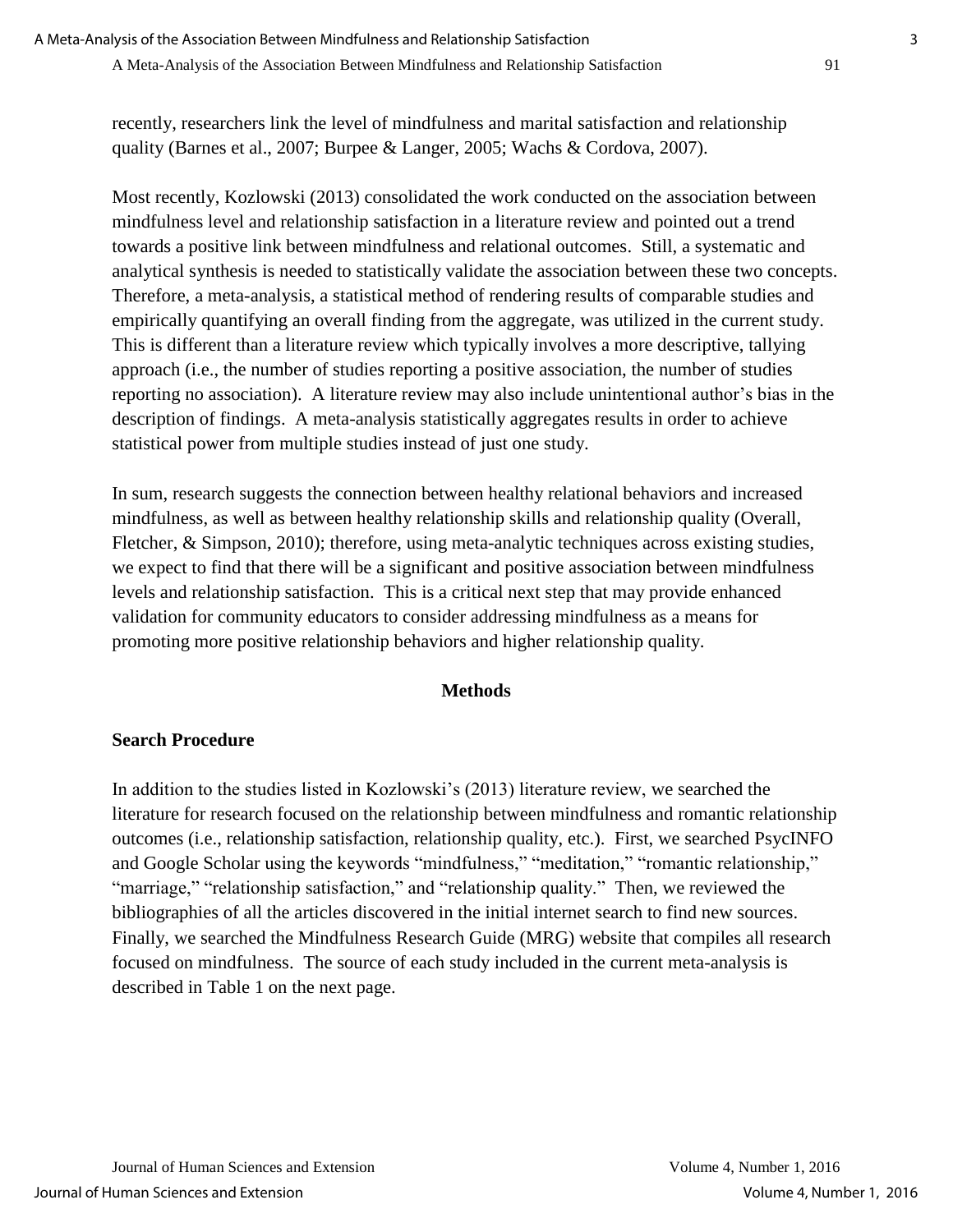| гаон 1. Description ор энцикэ тистики тист типирэв                         |                  | <b>Mindfulness</b> | <b>RS</b>           |                             | Dissertation/    |                       |
|----------------------------------------------------------------------------|------------------|--------------------|---------------------|-----------------------------|------------------|-----------------------|
| # Study name                                                               | $\boldsymbol{n}$ | <b>Measure</b>     |                     | <b>Measure Intervention</b> | <b>Published</b> | <b>Source</b>         |
| 1 Burpee & Langer (2005)                                                   | 95               | <b>LMS</b>         | <b>DAS</b>          | N <sub>0</sub>              | Published        | Kozlowski<br>(2012)   |
| Barnes, Brown,<br>2 Krusemark, Campbell, &<br>Rogge $(2007)$ – Study 1     | 82               | <b>MAAS</b>        | DAS &<br><b>IMS</b> | N <sub>o</sub>              | Published        | Kozlowski<br>(2012)   |
| Barnes, Brown,<br>3 Krusemark, Campbell, &<br>Rogge $(2007)$ – Study 2     | 57               | <b>MAAS</b>        | <b>DAS</b>          | N <sub>o</sub>              | Published        | Kozlowski<br>(2012)   |
| 4 Michaels (2007)                                                          | 24               | <b>KIMS</b>        | <b>DAS</b>          | Yes                         | Dissertation     | PsycINFO              |
| 5 Wachs & Cordova (2007)                                                   | 62               | <b>IRI</b>         | <b>DAS</b>          | N <sub>0</sub>              | Published        | Kozlowski<br>(2012)   |
| Saavedra, Chapman, &<br>Rogge (2010)                                       | 1702             | <b>MAAS</b>        | <b>MAT</b>          | N <sub>o</sub>              | Published        | Google<br>Scholar     |
| 7 Giolzetti (2011)                                                         | 328              | <b>FFMQ</b>        | <b>TLS</b>          | N <sub>o</sub>              | Dissertation     | PsycINFO              |
| $_{\mathbf{Q}}$ Jones, Welton, Oliver, $\overline{\&}$<br>Thoburn $(2011)$ | 104              | <b>FFMQ</b>        | <b>DAS</b>          | N <sub>o</sub>              | Published        | Google<br>Scholar     |
| 9 Ormiston (2011)                                                          | 300              | <b>MAAS</b>        | <b>KMSS</b>         | <b>No</b>                   | Dissertation     | PsycINFO              |
| 10 Wiggins (2012)                                                          | 331              | <b>FFMQ</b>        | <b>DAS</b>          | No                          | Dissertation     | PsycINFO              |
| 11 Gambrel & Piercy (2014a)                                                | 32               | <b>FFMQ</b>        | <b>CSI</b>          | Yes                         | Published        | <b>MRG</b><br>website |
| 12 Parent et al. $(2014)$                                                  | 242              | <b>FFMQ</b>        | QMI                 | N <sub>o</sub>              | Published        | <b>MRG</b><br>website |

*Table 1. Description of Studies Included in Meta-Analysis*

#### **Coding Data**

The search procedures produced 17 relevant articles, six of which could not be used. Five of these studies could not be used because they were reviews or qualitative research studies and one could not be used because it used the same data from the same participants as another study. We contacted two authors to gain the correlation coefficient for their study, and both replied back with relevant information. Therefore, 11 publications with 12 studies/samples provided data for 12 effect sizes. One study (Barnes et al., 2007) completed two studies within one publication; therefore, there are two effect sizes calculated from that paper. Further, Study 1 from the same article utilized two measures of relationship quality; therefore, we combined the correlations to obtain the effect size. Four of the studies used in this meta-analysis are dissertations that have not been currently published in academic journals.

Data from each study were extracted and entered into an Excel spreadsheet. Number of study participants, means and standard deviations for mindfulness scores and relationship outcome scores, and provided correlation were included in the spreadsheet. If correlation data were not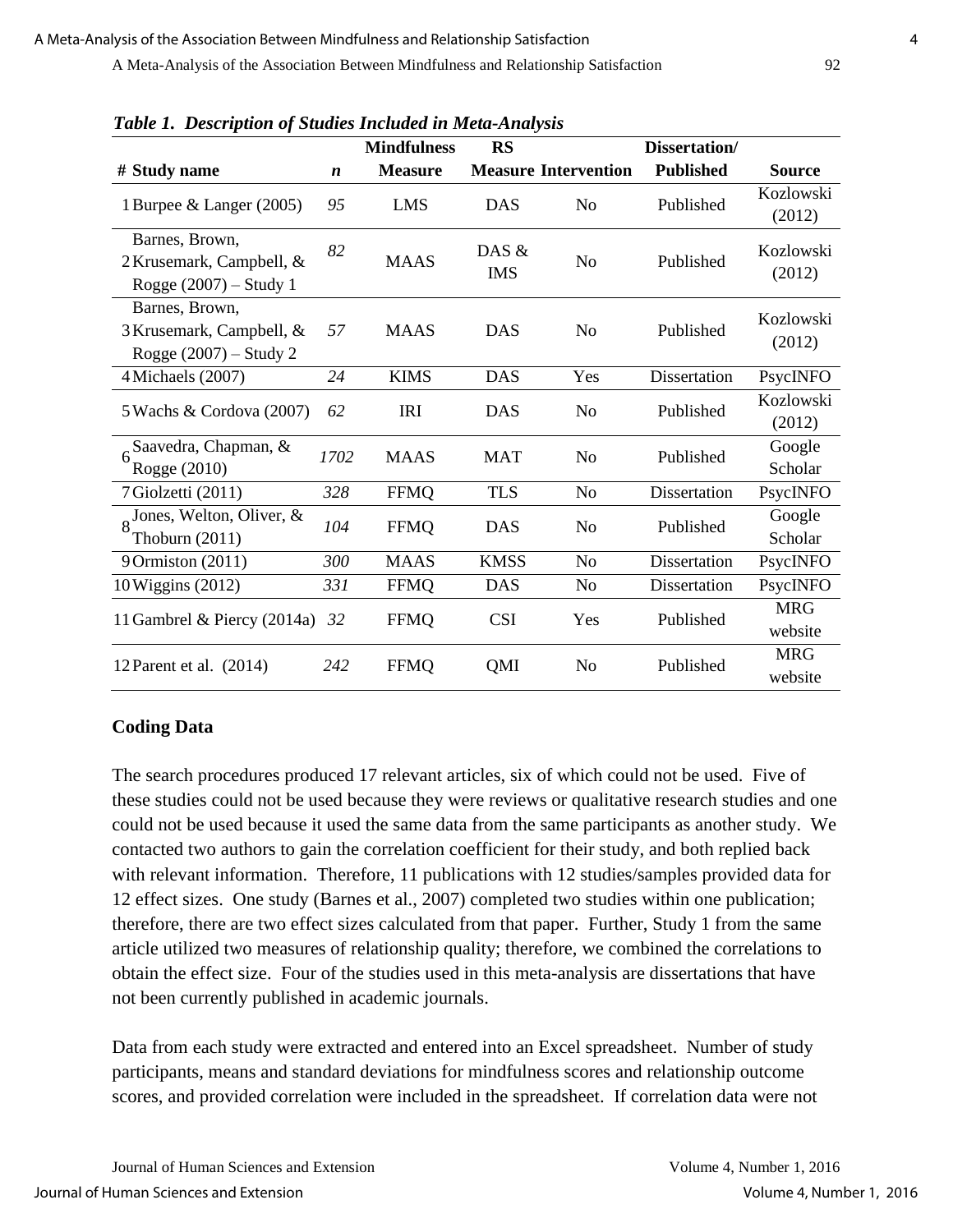provided, other pertinent data such as regression coefficients, *F* statistics, and *t* statistics were recorded and converted. Additionally, the first author of this study contacted the authors of the study in question to obtain necessary data for the meta-analysis.

## **Measures**

A strength of the meta-analytic technique is the ability to group concepts in order to statistically test for the magnitude of a relationship even though original studies use different scales and measures to assess the same concept. In this study, the measures used in the original studies varied for both mindfulness measures and relationship quality measures but were conceptually similar. Further, the data we examined were collected concurrently and not at two different time points. If the study was an evaluation of a mindfulness program, the data used from the publication for the purposes of this study were pre-intervention data to remove bias or influence of the intervention on the measures.

**Mindfulness measures.** Five of the twelve studies assessed mindfulness using the Five Facet Mindfulness Questionnaire (FFMQ; Baer, Smith, Hopkins, Krietemeyer, & Toney, 2006). This scale assesses mindfulness on four dimensions: observing, describing, acting with awareness, and accepting without judgment. Further, four of the twelve studies assessed mindfulness using the Mindful Attention Awareness Scale (MAAS; MacKillop & Anderson, 2007) which is a global measure of attention or awareness in the moment. The last study used personallydeveloped mindfulness scales. Burpee and Langer (2005) used the Langer Mindfulness Scale (LMS; Langer, 2004) that assesses four key concepts related to mindfulness: novelty seeking, novelty producing, flexibility, and engagement. On all scales, higher scores indicate higher levels of individual mindfulness.

**Relationship satisfaction.** Five of the ten studies utilized the Dyadic Adjustment Scale (DAS; Spanier, 1976), a valid measure of relationship quality. The Couple Satisfaction Index (CSI; Funk & Rogge, 2007), a scale that measures relationship satisfaction or happiness, was used in one of the studies. Another scale that was utilized was the Marital Adjustment Test (MAT; Locke & Wallace, 1959) which assesses relationship satisfaction. The Triangular Love Scale (TLS; Sternberg, 1997) was utilized in another study. It assesses intimacy, passion, and commitment which are Sternberg's (1997) components of a satisfying relationship. The final measure of relationship satisfaction was the Kansas Marital Satisfaction Scale (KMSS; Schumm et al., 1986) to assess intimacy and commitment. On all scales, higher scores indicate higher levels of relationship satisfaction.

## **Effect Size**

In a meta-analysis, effect sizes are used to calculate the magnitude of a relationship. Selecting an effect size metric is an important endeavor and is based on the type of question being asked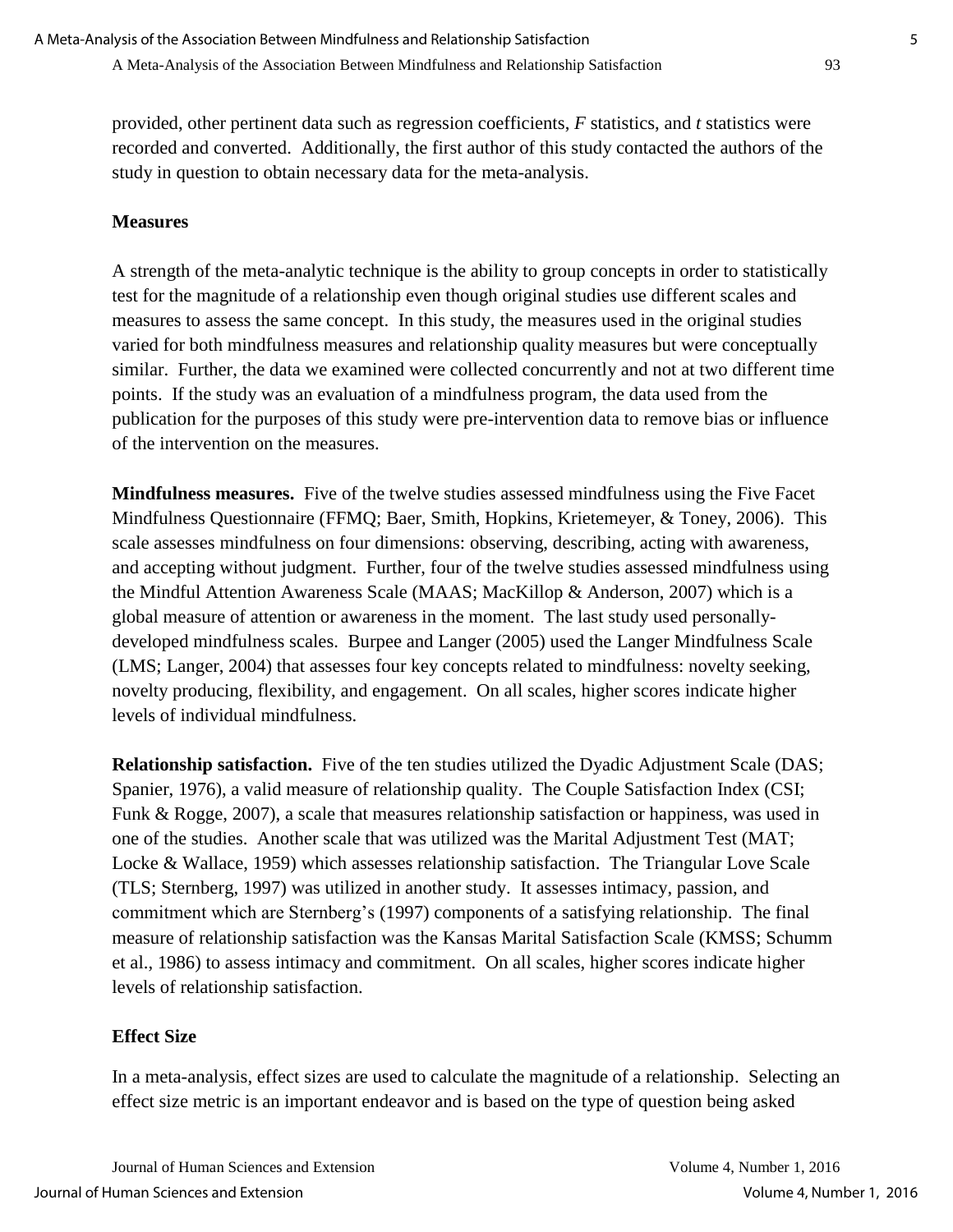(Rosnow & Rosenthal, 2003). For the purposes of this study, the effect size metric used is the Fisher's *z* score. This metric is calculated from two continuous variables and is interpreted similarly to a correlation. It was transformed from the Pearson's correlation coefficients from each study to reduce correlation-dependent variance (Fisher, 1915).

## **Publication Bias**

Publication bias was addressed by using Rosenthal's fail safe number (Rosenthal, 1979) and by plotting a funnel graph with sample size and effect size. The fail-safe number indicates how many "nonsignificant" studies would need to be published to make the results of the metaanalysis in question null. This number is calculated in meta-analytic computer software through a logarithm. If the fail-safe number is greater than  $5n + 10$  ( $n =$  number of studies included in the meta-analysis), the results can be considered robust (Rosenthal, 1979). If it is not, there may be some publication bias.

A funnel plot allows us to plot the relationship between effect size and sample size. Studies with statistically significant results have a greater probability of publication, which will skew, or hollow out, the funnel. Further, if the effect size decreases as the sample size increases, the true effect size is small to moderate or suggesting that nonsignificant results are not published (Duval & Tweedie, 2000).

## **Data Analysis**

Comprehensive Meta-Analysis (CMA) software was used for all calculations and associated random effects models. A random effects model was utilized, rather than a fixed effects model, because a random effects model assumes and assesses different true effect sizes based on between-study differences, rather than estimating a one true effect size like a fixed effects model which assumes no study differences. Individual effect sizes were calculated before calculating the weighted grand mean effect. Heterogeneity was also calculated to understand variance within and between studies.

#### **Results**

## **Mean Effect Size**

As seen in Table 2, the effect (Fisher's  $z = .279$ ) of mindfulness on relationship satisfaction was small to moderate (small  $= .10$ ; moderate  $= .30$ ; large  $= .50$ ; Cohen, 1988) but is significantly different than zero ( $p = .000$ ), which indicates higher levels of mindfulness are related to higher levels of relationship satisfaction. The individual effect sizes for each study ranged from -.130 to .425. The test of heterogeneity, or across-study variation, was nonsignificant ( $Q = 15.205$ ,  $p =$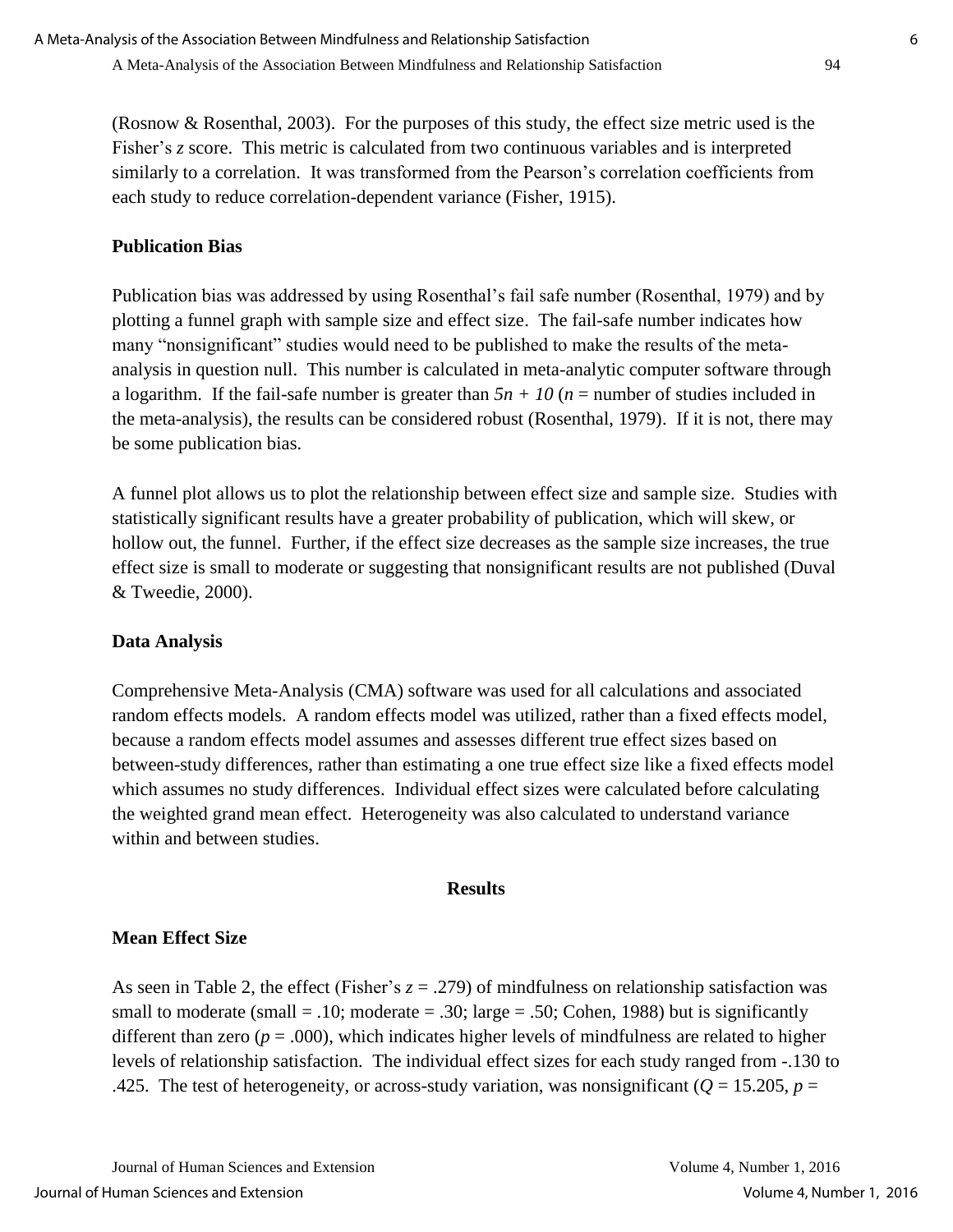.173), indicating the true effect of mindfulness does not differ across studies, suggesting a robust relationship (Borenstein, Hedges, Higgins, & Rothstein, 2009; Higgins & Thompson, 2002).

*Table 2. Results from the Random Effects Model of the Association Between Mindfulness and Relationship Satisfaction*

|                      |          | Effect Size and 95% CI | <b>Significance</b> |       |     |
|----------------------|----------|------------------------|---------------------|-------|-----|
|                      | Fisher's | Lower                  | Upper               | ^     |     |
|                      |          | limit                  | limit               |       |     |
| Random Effects Model | .279     | .233                   | 324                 | 1.376 | 000 |

Figure 1 shows the forest plot for the individual studies in the meta-analysis, as well as the overall mean effect for the association between mindfulness and romantic relationship satisfaction. A forest plot is a visual representation of the effect sizes and confidence intervals for each study, in addition to the overall effect and confidence interval. In sum, the association between mindfulness and relationship satisfaction was modest, but statistically significant.

|                   | o           |                                  |                | v        |                 | IJ                                         |
|-------------------|-------------|----------------------------------|----------------|----------|-----------------|--------------------------------------------|
| <b>Study name</b> |             | <b>Statistics for each study</b> |                |          |                 | <b>Correlation and 95% CI</b>              |
|                   | Correlation | Lower<br>limit                   | Upper<br>limit |          | Z-Value p-Value |                                            |
| Study 1           | 0.425       | 0.244                            | 0.577          | 4.347    | 0.000           |                                            |
| Study 2           | 0.380       | 0.178                            | 0.551          | 3.555    | 0.000           |                                            |
| Study 3           | 0.370       | 0.121                            | 0.575          | 2.854    | 0.004           |                                            |
| Study 4           | $-0.130$    | $-0.507$                         | 0.289          | $-0.599$ | 0.549           |                                            |
| Study 5           | 0.370       | 0.132                            | 0.567          | 2.983    | 0.003           |                                            |
| Study 6           | 0.250       | 0.205                            | 0.294          | 10.527   | 0.000           |                                            |
| Study 7           | 0.308       | 0.207                            | 0.403          | 5.738    | 0.000           |                                            |
| Study 8           | 0.244       | 0.054                            | 0.417          | 2.501    | 0.012           |                                            |
| Study 9           | 0.180       | 0.068                            | 0.287          | 3.137    | 0.002           |                                            |
| Study 10          | 0.281       | 0.179                            | 0.377          | 5.230    | 0.000           |                                            |
| Study 11          | 0.121       | $-0.238$                         | 0.451          | 0.655    | 0.513           |                                            |
| Study 12          | 0.340       | 0.223                            | 0.447          | 5.474    | 0.000           |                                            |
|                   | 0.279       | 0.233                            | 0.324          | 11.376   | 0.000           |                                            |
|                   |             |                                  |                |          |                 | $-1.00$<br>$-0.50$<br>0.00<br>0.50<br>1.00 |

*Figure 1. Forest Plot of Individual and Overall Effect Size* 

*Note:* Study number corresponds with studies included in Table 1.

## **Publication Bias**

For the purposes of this study, the fail-safe number, calculated by the suggested equation *5n + 10*, is 70 (Rosenthal, 1979). The Rosenthal's fail-safe number calculated in CMA was 63, suggesting there may be some publication bias. This may be because there are so few studies included in this meta-analysis. A funnel plot is a visual representation of the association between effect size and sample size. As shown in Figure 2, the funnel plot is relatively symmetric, which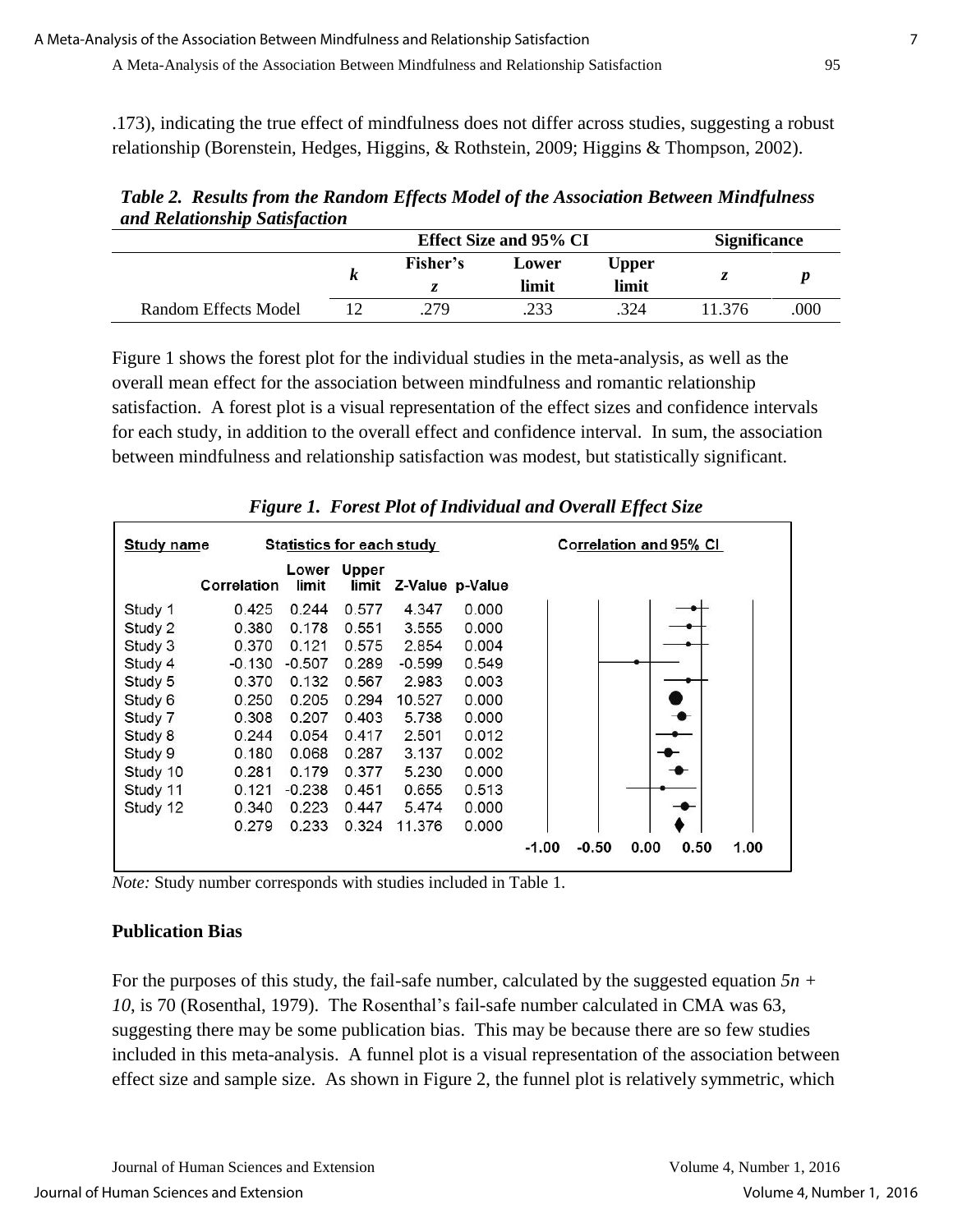is interpreted to mean no publication bias is present. Taken together, it appears that publication bias may not be a significant concern for this meta-analytic study.



*Figure 2. Funnel Plot of the Standard Error and Fisher's z Effect Size*

#### **Discussion**

The purpose of the present study was to determine the relationship between mindfulness and relationship satisfaction based on a meta-analysis of the available empirical evidence. Though mindfulness is an individual practice and is focused on experiencing one's own life in the present moment (Kabat-Zinn, 1990), there are elements of the practice that are relational and are expected to influence close relationships. The majority of the empirical work focused on the association between mindfulness and relationship satisfaction uses the principles of mindfulness and some relationship dynamic theory to serve as a reason to study the association. This study used empirical data from published and nonpublished sources to statistically assess the robustness of the link between mindfulness and relationship satisfaction. We find the association between mindfulness and relationship satisfaction is statistically significant, indicating when an individual is more mindful they are more satisfied in their romantic relationship.

This is noteworthy because as noted above, mindful practices are typically taught as an individual practice. There are, however, mindful practices that have an explicit focus on others, such as loving kindness meditations or aikido communication practices, which focus on caring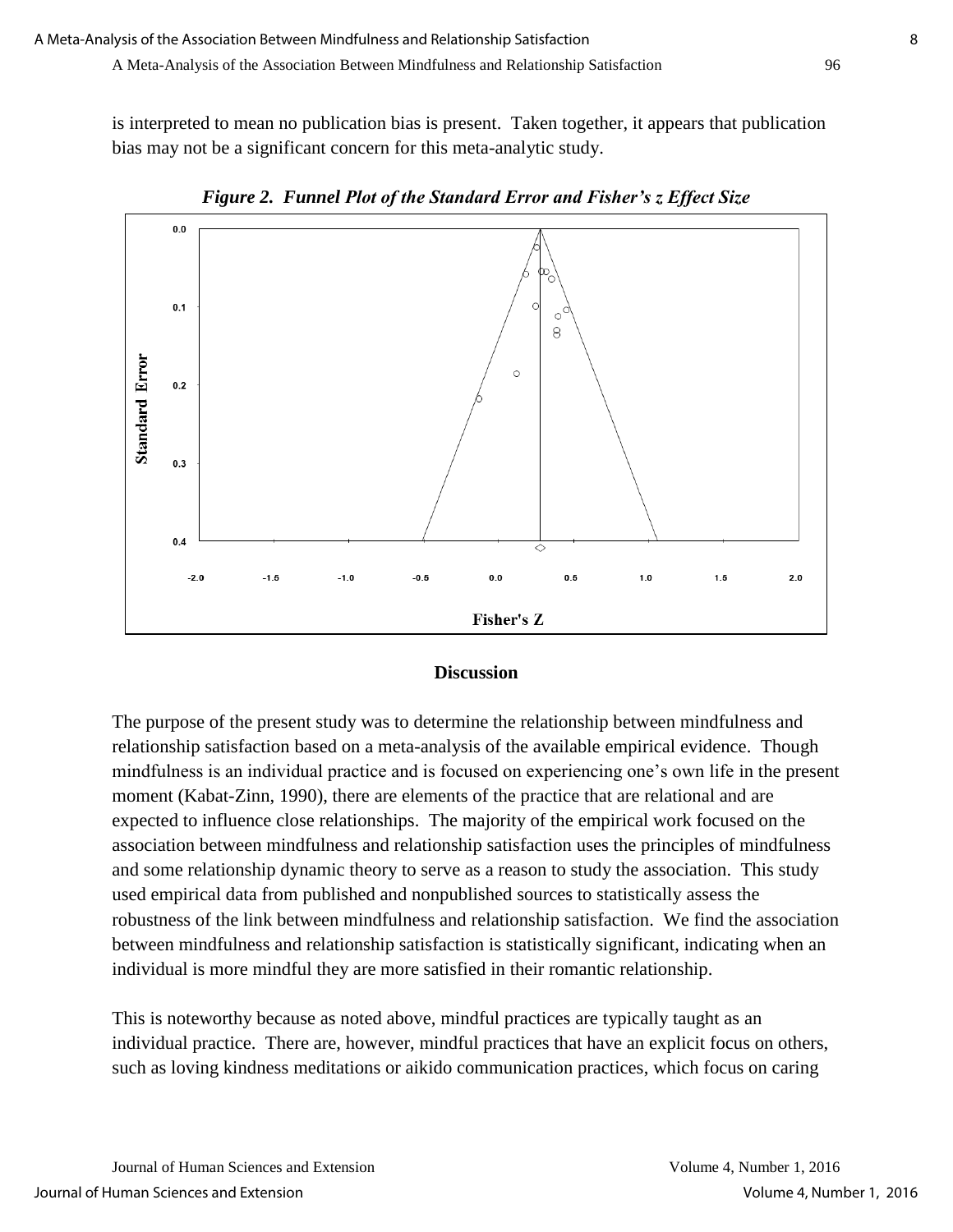for others. In addition, mindfulness practice is about noticing many dimensions of the self, including feelings and thoughts related to relationships and interactions.

It may be that these aspects of other-oriented practices in Mindfulness Based Stress Reduction (MBSR) may serve to provide practical and attitudinal skills for addressing conflict more positively. In addition, the individual-focused elements of MBSR may positively influence the physical and mental health of the individual which may serve as a moderator of the stress response when in conflict with a partner, or the better physical or mental health outcomes (Grossman et al., 2004) may serve as a mediator of the relationship between mindfulness and relationship satisfaction. These are testable questions for future research. These results serve as further rationale for integrating mindfulness into relationship education or marital therapy to support other established efforts to improve the quality of the romantic relationship.

## **Implications**

Newer applied work is combining mindfulness into relationship education programs. To date, there are four published studies assessing the effectiveness of a mindfulness-based relationship education programming on marital satisfaction or quality (Carson, Carson, Gil, & Baucom, 2004; Carson, Carson, Gil, & Baucom, 2007; Gambrel & Piercy, 2014a, 2014b). These studies focus on two separate programs, each developed independently. Carson and colleagues' (2004) program appears to improve levels of mindfulness and relationship satisfaction for nondistressed married couples. Further, Gambrel and Piercy's studies (2014a, 2014b) utilized a sample of expecting parents who reported improvements in mindfulness and relationship satisfaction, especially for men. Overall, the programs appear to positively impact the marital relationship in addition to improving levels of mindfulness.

To further support the marital relationship through mindfulness-based practices, practitioners can include more dyadic mindfulness practices, such as a loving kindness meditation or aikido communication. A loving kindness meditation allows participants to generate feelings of empathy, compassion, and gentleness towards another person while having a calming and stabilizing effect on the participants' minds (Kabat-Zinn, 1990). In recent work, it has been found that prayer for partner predicts greater relationship satisfaction and greater commitment to the relationship (Fincham, Beach, Lambert, Stillman, & Braithwaite, 2008), suggesting stating internally positive wishes or will for your partner can influence relational outcomes. A more overt relational mindful practice is aikido communication whereby individuals within a dyad stop reactive and habitual reactions to conflict by uniting or blending with another's mind (Kabat-Zinn, 1990). One blends by listening, finding areas to agree, working together for a solution, and mutually agreeing on a compromise. This is done in a mindful and present manner to manage a conflictual situation in a healthy way. There may be other mindful practices that have a stronger emphasis on dyadic relationships.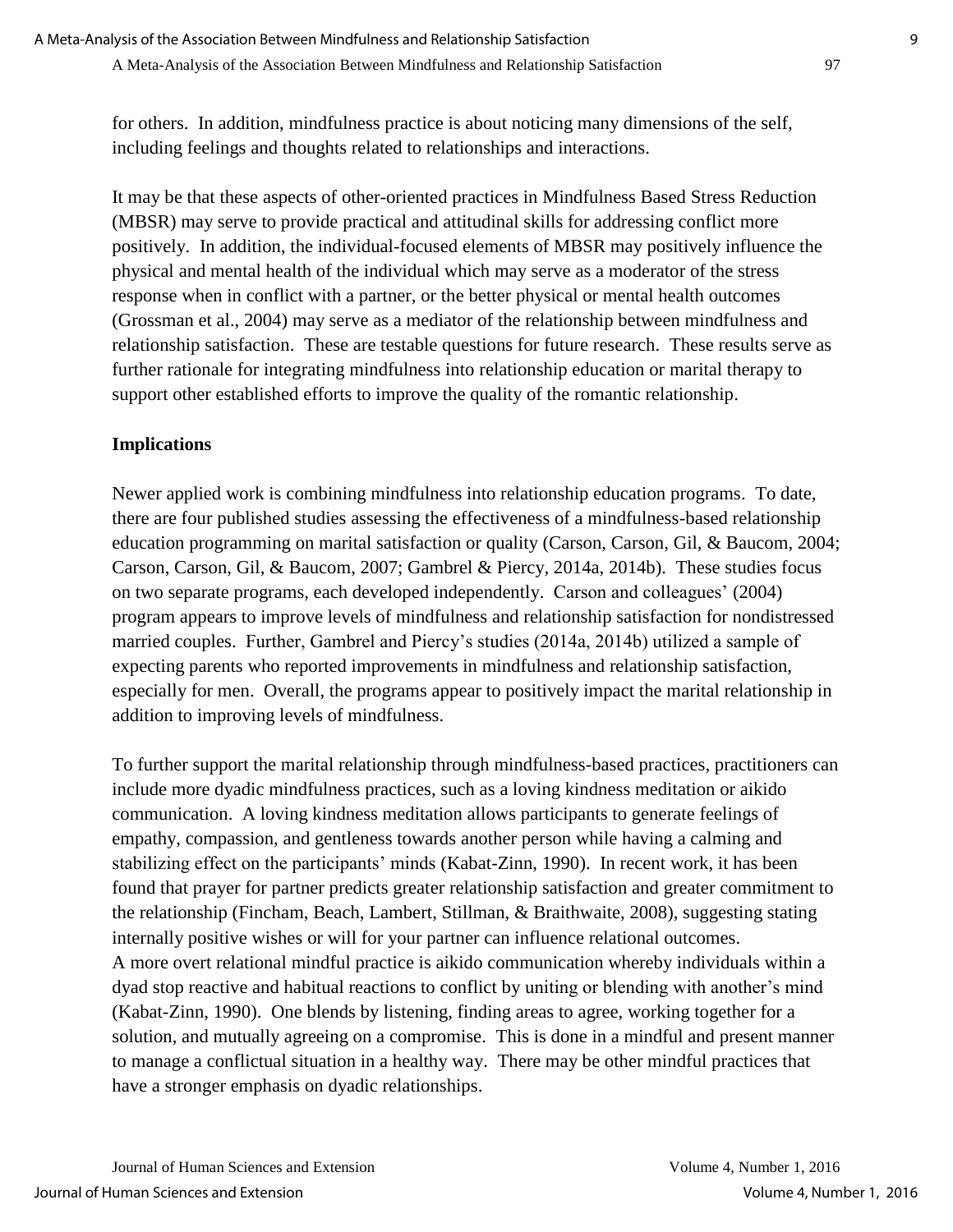#### **Future Research**

The current meta-analysis included 12 studies from 11 sources with useable data. Clearly, more research is needed to further validate this basic association. A larger empirical literature would also allow for tests of possible mediators or moderators of effects. Possible moderators may include gender, race/ethnicity, relationship status (i.e., married, engaged, dating, etc.), and previous exposure to meditation or mindfulness practices. Possible mediators may include emotion regulation skills, stress level, or physical and mental health.

#### **Conclusion**

In conclusion, this meta-analysis provides empirical evidence that the current literature on mindfulness and relationship satisfaction indicates more mindful individuals have higher relationship quality. This further validates the recent efforts to include mindfulness training in relationship education. Future basic and applied research to inform enhanced models of best practices for community education focused on promoting relational health is encouraged.

#### **References**

- Baer, R. A. (2003). Mindfulness training as a clinical intervention: A conceptual and empirical review. *Clinical Psychology: Science and Practice, 10*(2), 125–143. doi:10.1093/clipsy.bpg015
- Baer, R. A., Smith, G. T., Hopkins, J., Krietemeyer, J., & Toney, L. (2006). Using self-report assessment methods to explore facets of mindfulness. *Assessment*, *13*(1), 27–45. doi:10.1177/1073191105283504
- \*Barnes, S., Brown, K. W., Krusemark, E., Campbell, W. K., & Rogge, R. D. (2007). The role of mindfulness in romantic relationship satisfaction and responses to relationship stress. *Journal of Marital and Family Therapy, 33*(4), 482–500. doi:10.1111/j.1752- 0606.2007.00033.x
- Black, D. S. (2014). Mindfulness-based interventions: An antidote to suffering in the context of substance use, misuse, and addiction. *Substance Use & Misuse, 49*(5), 487–491. doi:10.3109/10826084.2014.860749
- Borenstein, M., Hedges, L. V., Higgins, J. P. T., & Rothstein, H. R. (2009). *Introduction to metaanalysis*. West Sussex, United Kingdom: John Wiley & Sons.
- Brantley, J., & Millstine, W. (2008). *Daily meditations for calming your anxious mind.* Oakland, CA: New Harbinger.
- \*Burpee, L. C., & Langer, E. J. (2005). Mindfulness and marital satisfaction. *Journal of Adult Development, 12*(1), 43–51. doi:10.1007/s10804-005-1281-6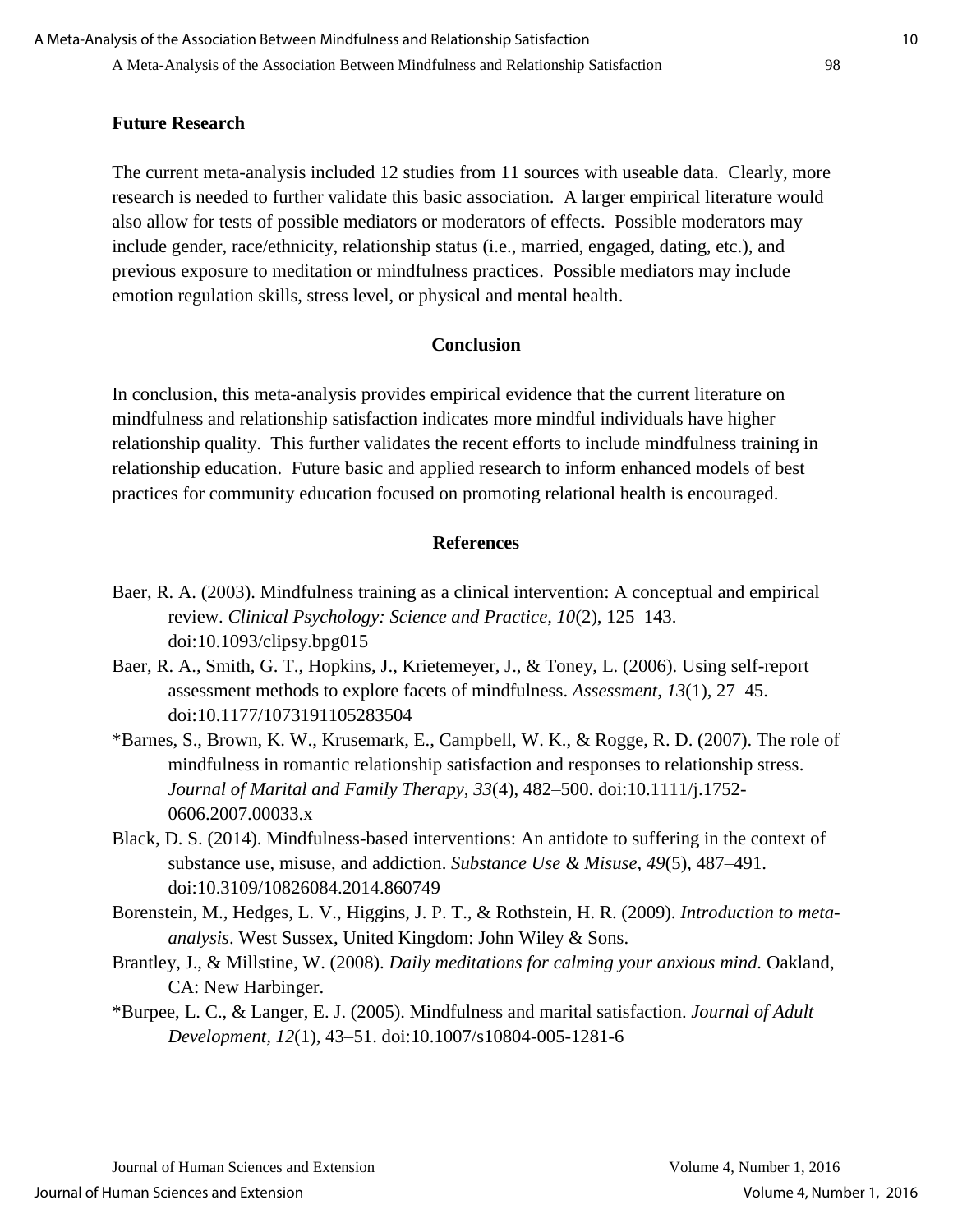- Carson, J. W., Carson, K. M., Gil, K. M., & Baucom, D. H. (2004). Mindfulness-based relationship enhancement. *Behavior Therapy, 35*(3), 471–494. [doi:10.1016/S0005-](http://dx.doi.org/10.1016/S0005-7894(04)80028-5) [7894\(04\)80028-5](http://dx.doi.org/10.1016/S0005-7894(04)80028-5)
- Carson, J. W., Carson, K. M., Gil, K. M., & Baucom, D. H. (2007). Self-expansion as a mediator of relationship improvements in a mindfulness intervention. J*ournal of Marital and Family Therapy, 33*(4), 517–528. doi:10.1111/j.1752-0606.2007.00035.x
- Cohen, J. (1988). *Statistical power analysis for the behavioral sciences* (2<sup>nd</sup> ed.). Mahwah, NJ: Lawrence Erlbaum.
- Deci, E. L., & Ryan, R. M. (1991). A motivational approach to self: Integration in personality. In R. Dienstbier (Ed.), *Nebraska symposium on motivation: Perspectives on motivation, Vol. 38* (pp. 237–288). Lincoln, NE: University of Nebraska Press.
- Duval, S., & Tweedie, R. (2000). Trim and fill: A simple funnel-plot-based method of testing and adjusting for publication bias in meta-analysis. *Biometrics, 56*(2), 455–463. doi:10.1111/j.0006-341X.2000.00455.x
- Fincham, F. D., Beach, S. R. H., Lambert, N., Stillman, T., & Braithwaite, S. (2008). Spiritual behaviors and relationship satisfaction: A critical analysis of the role of prayer. *Journal of Social and Clinical Psychology, 27*(4), 362–388. doi:10.1521/jscp.2008.27.4.362
- Fisher, R. A. (1915). Frequency distribution of the values of the correlation coefficient in samples of indefinitely large population. *Biometrika, 10*(4), 507–521. doi:10.2307/2331838
- Funk, J. L., & Rogge, R. D. (2007). Testing the ruler with item response theory: Increasing precision of measurement for relationship satisfaction with the Couples Satisfaction Index. *Journal of Family Psychology, 21*(4), 572–583. doi:10.1037/0893-3200.21.4.572
- \*Gambrel, L. E., & Piercy, F. P. (2014a). Mindfulness-based relationship education for couples expecting their first child—Part 1: A randomized mixed-methods program evaluation. *Journal of Marital and Family Therapy, 41*(1), 5–24. doi:10.1111/jmft.12066
- Gambrel, L. E., & Piercy, F. P. (2014b). Mindfulness-based relationship education for couples expecting their first child—Part 2: Phenomenological findings. *Journal of Marital and Family Therapy, 41*(1), 25–41. doi:10.1111/jmft.12065
- \*Giolzetti, A. C. (2011). *An examination of the relationship between mindfulness and love* (Doctoral dissertation). Retrieved from PsycINFO.
- Grossman, P., Niemann, L., Schmidt, S., & Walach, H. (2004). Mindfulness-based stress reduction and health benefits: A meta-analysis. *Journal of Psychosomatic Research, 57*(1), 35–43. [doi:10.1016/S0022-3999\(03\)00573-7](http://dx.doi.org/10.1016/S0022-3999(03)00573-7)
- Hebert, J. R., Ebbeling, C. B., Olendzki, B. C., Hurley, T. G., Ma, Y., Saal, N., … Clemow, L. (2001). Change in women's diet and body mass following intensive intervention for early-stage breast cancer. *Journal of the American Dietetic Association, 101*(4), 421–431. [doi:10.1016/S0002-8223\(01\)00109-2](http://dx.doi.org/10.1016/S0002-8223(01)00109-2)
- Higgins, J. P. T., & Thompson, S. G. (2002). Quantifying heterogeneity in a meta-analysis. *Statistics in Medicine, 21*(11), 1539–1558. doi:10.1002/sim.1186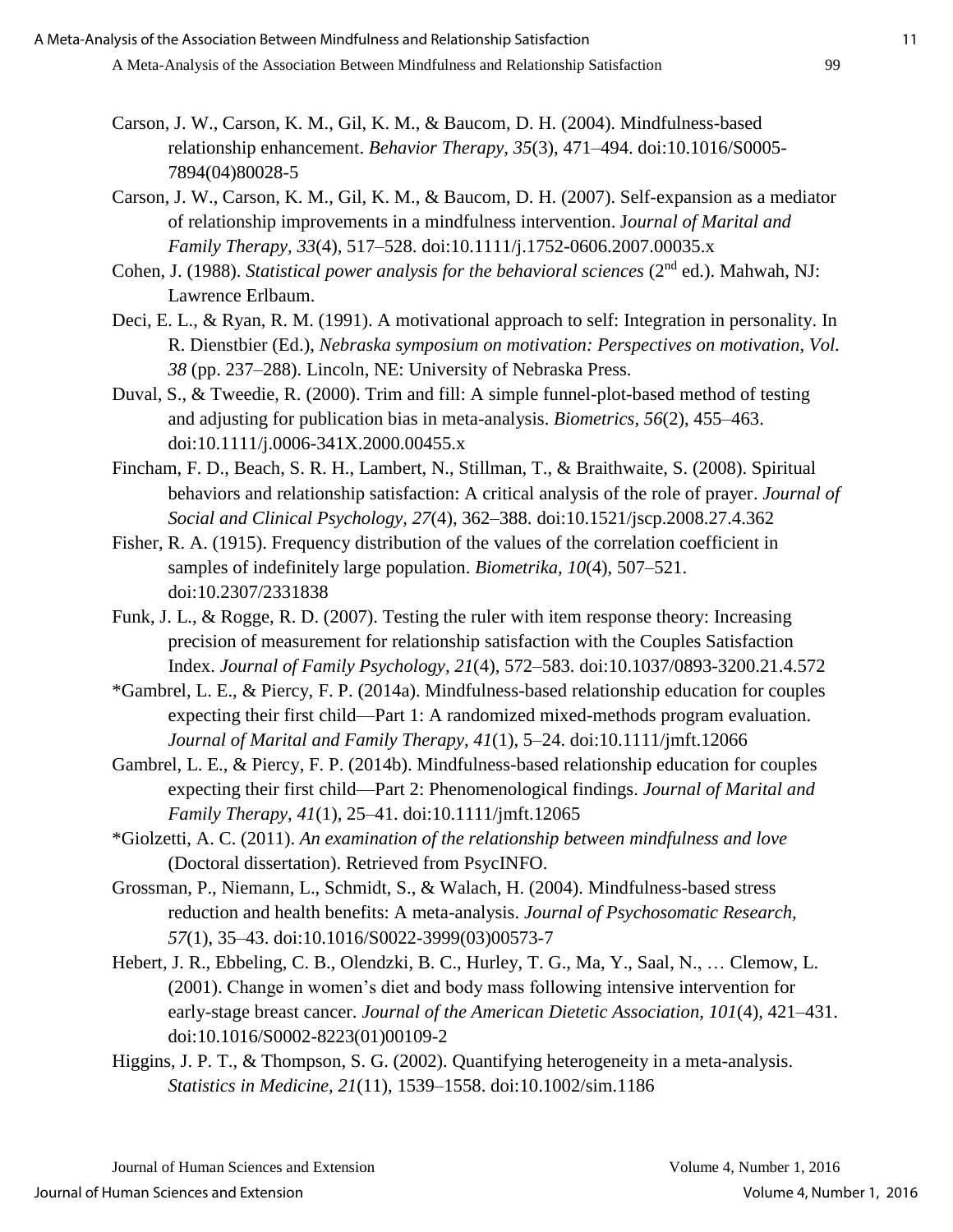- \*Jones, K. C., Welton, S. R., Oliver, T. C., & Thoburn, J. W. (2011). Mindfulness, spousal attachment, and marital satisfaction: A mediated model. *The Family Journal, 19*(4), 357– 361. doi:10.1177/1066480711417234
- Kabat-Zinn, J. (1990). *Full catastrophe living: Using the wisdom of your body and mind to face stress, pain, and illness*. New York, NY: Delacorte.
- Kabat-Zinn, J., Lipworth, L., Burney, R., & Sellers, W. (1987). Four-year follow-up of a meditation-based program for the self-regulation of chronic pain: Treatment outcomes and compliance. *The Clinical Journal of Pain, 2*(3), 159–173. doi:10.1097/00002508- 198602030-00004
- Kozlowski, A. (2013). Mindful mating: Exploring the connection between mindfulness and relationship satisfaction. *Sexual and Relationship Therapy, 28*(1–2), 92–104. doi:10.1080/14681994.2012.748889
- Langer, E. J. (2004). *Langer Mindfulness Scale user guide and technical manual*. Worthington, OH: IDS Publishing Corporation.
- Locke, H. J., & Wallace, K. M. (1959). Short marital-adjustment and prediction tests: Their reliability and validity. *Marriage and Family Living*, *21*(3), 251–255. doi:10.2307/348022
- MacKillop, J., & Anderson, E. J. (2007). Further psychometric validation of the Mindful Attention Awareness Scale (MAAS). *Journal of Psychopathology and Behavioral Assessment, 29*(4), 289–293. doi:10.1007/s10862-007-9045-1
- \*Michaels, J. B. (2007). *Mindfulness training and relationship satisfaction* (Doctoral dissertation). Retrieved from PsycINFO.
- \*Ormiston, A. E. (2011). *The role of attachment security and mindfulness in relationship satisfaction and responses to relationship conflict* (Doctoral dissertation). Retrieved from PsycINFO.
- Overall, N. C., Fletcher, G. J. O., & Simpson, J. A. (2010). Helping each other grow: Romantic partner support, self-improvement, and relationship quality. *Personality and Social Psychology Bulletin, 36*(11), 1496–1513. doi:10.1177/0146167210383045
- \*Parent, J., Clifton, J., Forehand, R., Golub, A., Reid, M., & Pichler, E. R. (2014). Parental mindfulness and dyadic relationship quality in low-income cohabiting black stepfamilies: Associations with parenting experienced by adolescents. *Couple and Family Psychology: Research and Practice, 3*(2), 67–82. doi:10.1037/cfp0000020
- Rosenthal, R. (1979). The "file drawer problem" and tolerance for null results. *Psychological Bulletin, 86*(3), 638–641. doi:10.1037/0033-2909.86.3.638
- Rosenzweig, S., Reibel, D. K., Greeson, J. M., Brainard, G. C., & Hojat, M. (2003). Mindfulness-based stress reduction lowers psychological distress in medical students. *Teaching and Learning in Medicine: An International Journal, 15*(2), 88–92. doi:10.1207/S15328015TLM1502\_03
- Rosnow, R. L., & Rosenthal, R. (2003). Effect sizes for experimenting psychologists. *Canadian Journal of Experimental Psychology, 57*(3), 221–237. doi:10.1037/h0087427